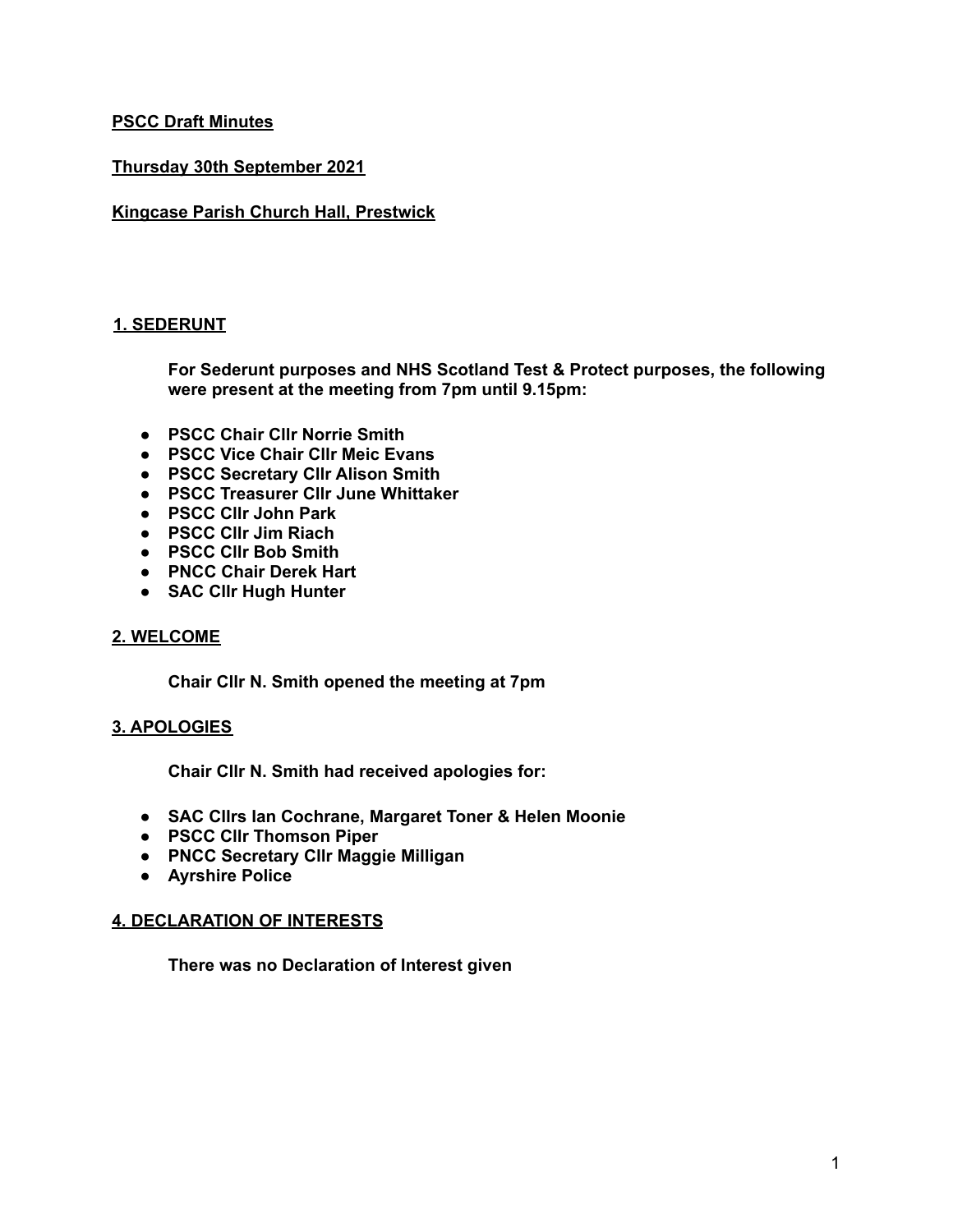### **5. POLICE REPORT**

**Police were not in attendance at the meeting but had supplied a report beforehand that had been distributed by email. Some Cllrs raised concerns that the Police could not attend the meeting, found the report supplied very general and would have liked to ask further questions. The Police Report can be viewed on the joint CC website at [Police](http://www.prestwicksouth.co.uk/police-reports/) Report - Prestwick [Community](http://www.prestwicksouth.co.uk/police-reports/) Councils Website**

## **6. PUBLIC FORUM**

**There were no members of the public in attendance.**

#### **7. ONE PRESTWICK COMMUNITY COUNCIL UPDATE - PROPOSED DATE FOR PUBLIC MEETING**

- **Chair Cllr Smith advised the schedule for the dissolution of the two CCs in Prestwick to form one CC had been distributed to the groups by email. This was the process as discussed at a recent meeting held with SAC Mike Newall and PNCC Chair Cllr Hart. Both CCs will dissolve and their last meeting as separate councils is scheduled for November. A Separate Public Meeting will take place to advise Prestwick Residents and a petition of 20 signatures is required.**
- **● It was agreed that the next meeting in October would be the Public Meeting to discuss and inform the proposed dissolution of both Prestwick North & Prestwick South CCs in November 2021 to become ONE CC in January 2022. This meeting will take place in the 65 Club on Tuesday 26th October 2021 at 7pm. This should be publicised on the website and on Social Media, possibly too late to inform Ayrshire media Services for Prestwick Going Out. Cllr Hart will confirm with Ruby Taylor re the timing of 7pm/715pm.**

### **8. PLANNING REPORT**

- **● A monthly report had been prepared by Vice Chair Cllr Evans and distributed by email. The monthly report can be viewed on the joint CC website at [Planning](http://www.prestwicksouth.co.uk/banner/planning-report/) Report – Prestwick [Community](http://www.prestwicksouth.co.uk/banner/planning-report/) Councils Website**
- **● Cllr Evans advised the LDP2 was still at examination. Subjects included were housing land and the quality of Housing Land Supply and the Council was requesting additional info. There was a discussion about local areas suitable for housing and what housebuilders were looking for; population forecast; 5 new sites in SAC including Monkton, Symington & Loans. Prestwick Town has a lack of supply of appropriate Housing Land and has issues with areas for development re Spaceport priority**

# **9. TREASURER REPORT**

- **● Treasurer Cllr Whittaker confirmed the annual accounts had been submitted to SAC.**
- **● The current balance was £827.79**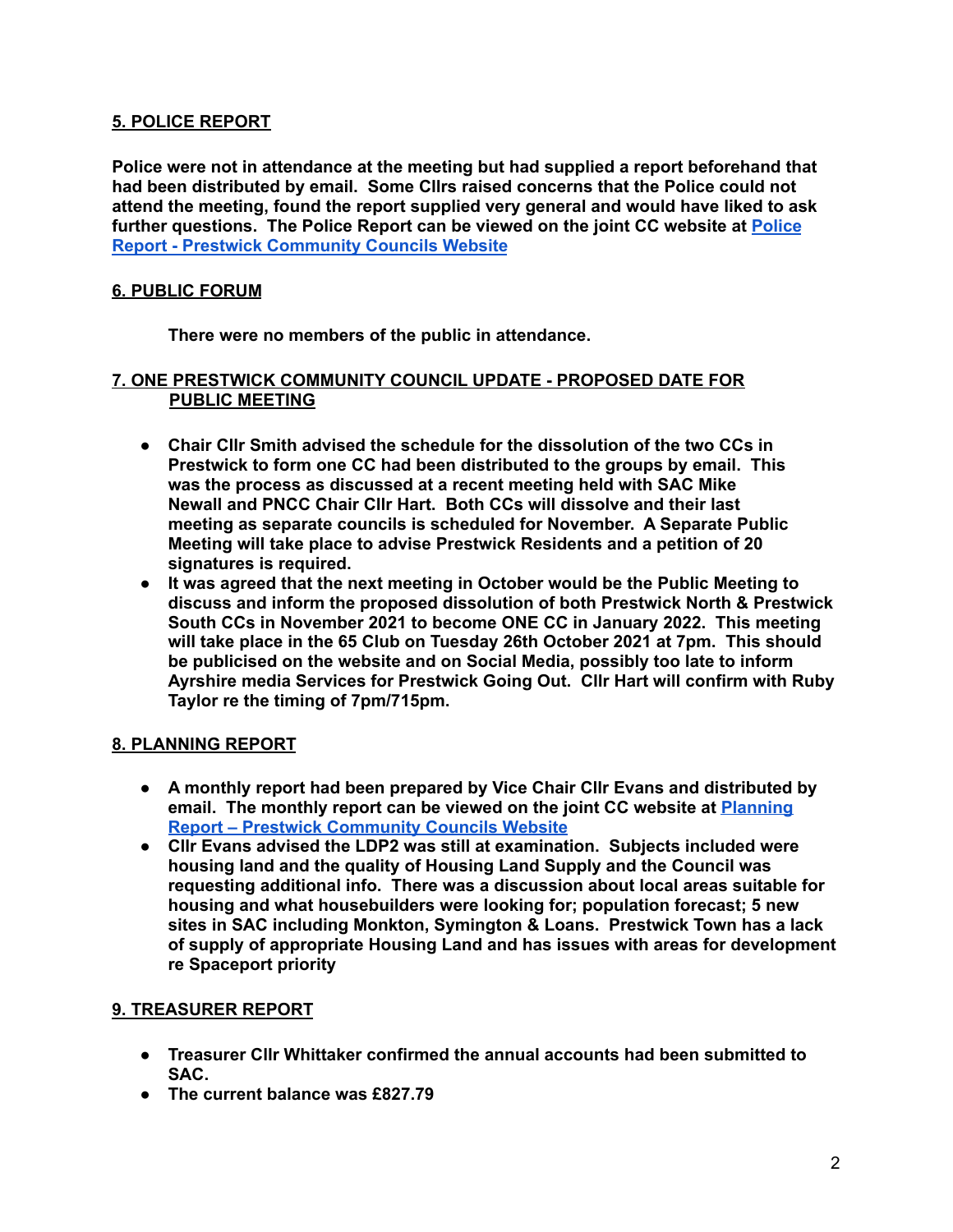- **● This balance included a refund from SAC of £86 paid to Zurich for PSCC Annual Public Liability Insurance**
- **● £209.11 had been received from SAC Grant**
- **● Cllr Hart discussed digitising the current process of banking for CC. Cllr Whittaker advised we had already advanced this as much as possible for PSCC under current regulations.**
- **● SAC Cllr Hunter requested a donation on behalf of 'Teddy's Trust' for displaced children from war zones and refugees. PSCC agreed to donate £50 for postage to St Ninian's Primary Parent Council.**

# **10. SECRETARY REPORT**

- **● Cllr Smith advised that a letter had been received from LIDL about a proposed new Development at Heathfield. A discussion took place and some Cllrs wanted to now more about the impact on traffic at Heathfield. It was agreed that we would email an invite to the next meeting on Thursday 28th October.**
- **● Cllr Smith advised there had been an outage in service for the email address and website for approx one week due to the website domain not being renewed. The domain name and email address have since been renewed.**
- **● A new section was added to the website for Planning and Police and Cllr Smith suggested a new section for Airport. Cllr Evans advised that we should also have a dedicated section for Planning & Licensing as these are Statutory Obligations for a CC. As we do not have a Licensing Representative in PSCC, we would note this and add to website in future.**
- **● ARA issued an email to PSCC asking if we would like to undertake path clearing duties. Cllr Riach noted that this was similar to the request received each year, but Cllrs had never expressed an interest in taking part. There was a discussion and Cllrs were concerned about responsibility for trips and falls and did not want to be held personally responsible for a task they felt belonged to ARA and SAC. They also did not want to take paid jobs away from ARA and SAC. PSCC agreed that we will not be accepting the invitation.**

# **11. AIRPORT REPORT**

- **● Cllr Bob Smith attended a meeting about Prestwick Airport on 7th September and updated PSCC that:**
- **● The Airport was not yet sold**
- **● The new Scottish Government Minister for the Airport is Kate Forbes MSP**
- **● The Summer programme is still in place with 27 flights per week**
- **● The Military Exercise is now complete**
- **● There have been two main stories in the media:**
	- **1. Satellite company Astraius Horizontal Launch has signed an MoU - a Memorandum of Understanding - with Prestwick Airport and SAC [http://www.prestwickaerospace.com/prestwick-spaceport-moves-clo](http://www.prestwickaerospace.com/prestwick-spaceport-moves-closer-to-lift-off-with-astraius-partnership/) [ser-to-lift-off-with-astraius-partnership/](http://www.prestwickaerospace.com/prestwick-spaceport-moves-closer-to-lift-off-with-astraius-partnership/)**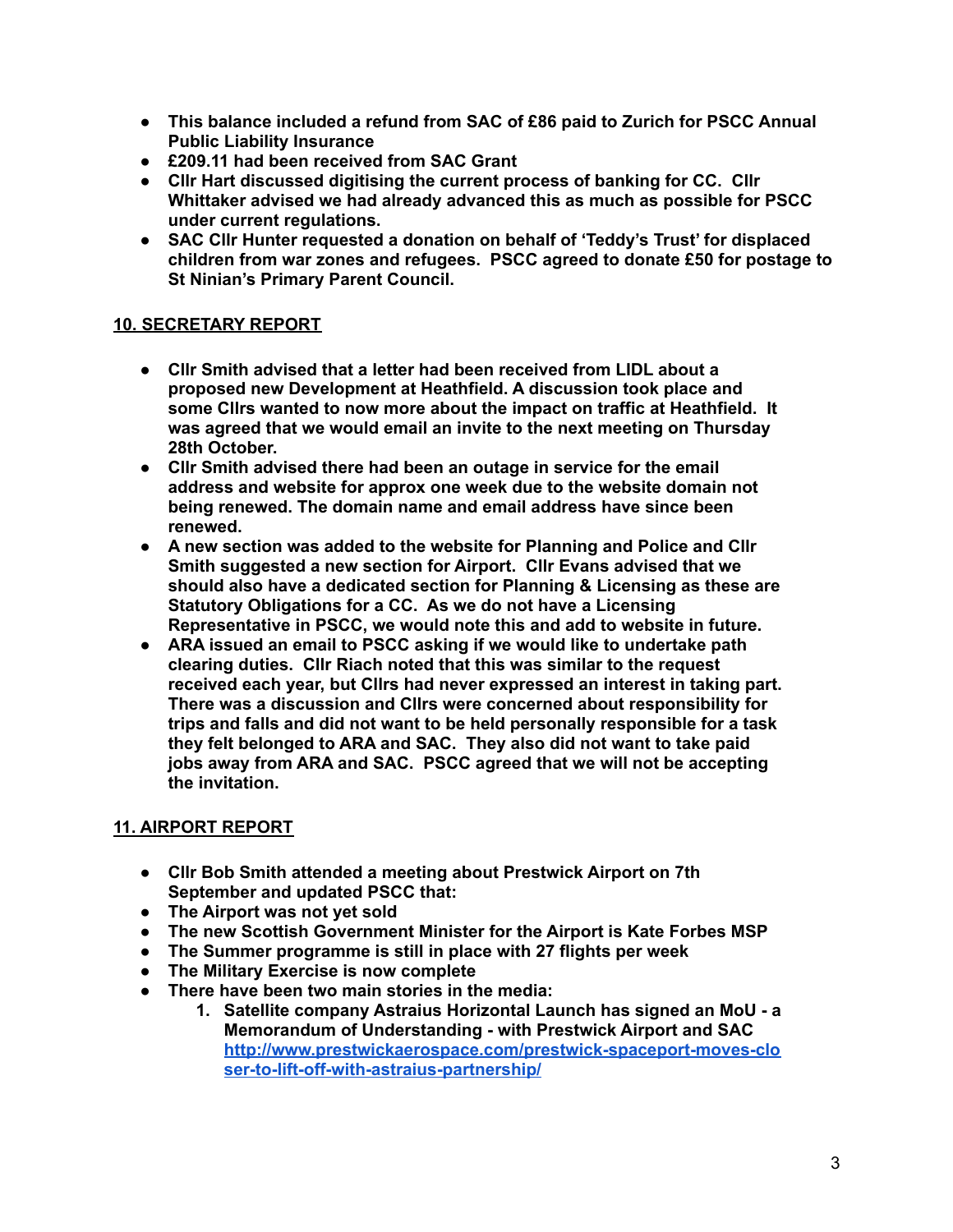- **2. Aircraft Manufacturer Spirit announced a new Innovation Centre in Prestwick which should, hopefully, bring more job opportunities to the site [https://www.spiritaero.com/pages/release/spirit-aerosystems-inaugur](https://www.spiritaero.com/pages/release/spirit-aerosystems-inaugurates-world-class-innovation-centre/)**
- **[ates-world-class-innovation-centre/](https://www.spiritaero.com/pages/release/spirit-aerosystems-inaugurates-world-class-innovation-centre/)**
- **● The next meeting will take place in December**
- **● There was a discussion about the types of roles available in Spirit if they would be permanent or Agency; was the Airport anything to do with 'Freeport' status seen on some signposts around the airport; COP26 - will this have an impact on traffic and Prestwick as a whole as all Scottish Airports will be in use for the international event to be held in Glasgow from October 30th.**

### **12. SUSTAINABILITY & TRAFFIC REPORT**

- **● Cllr Park advised that the work undertaken by Scottish Water (SW) on St Nicholas Road was complete**
- **● Cllr Riach advised that the sewer had over run again in Brandon Gardens but the SW work was in its final stages**
- **● Cllr Evans reminded the group that we had initiated the community engagement pilot with SW; there was good detail in SW communications that should be shared with the public**

# **12. SAC COUNCILLORS REPORTS**

- **● SAC Cllr Ian Cochrane had given a written report to Cllr Norrie Smith who read it out on his behalf; Cllr Cochrane gave an update about Prestwick Airport and the many job opportunities that will be available in high- tech industry; SAC Officers are preparing plans for the demolition of St Ninian's Primary School as soon asa the building is vacated and for the construction of social housing on that site; there have been complaints about vehicles speeding, housing allocations and excessive signage along the Main Street.**
- **● PSCC Chair Cllr Smith noted in the future that the CC should address areas in Prestwick that are bad for speeding and proposed a separate meeting to discuss one community council and this could be a new portfolio/focus group with ARA and the Police - a 'Traffic Group'. Cllr Smith also suggested a new group for 'Public Toilets'.**
- **● There was a discussion about traffic using East Road as opposed to Adamton Road South**